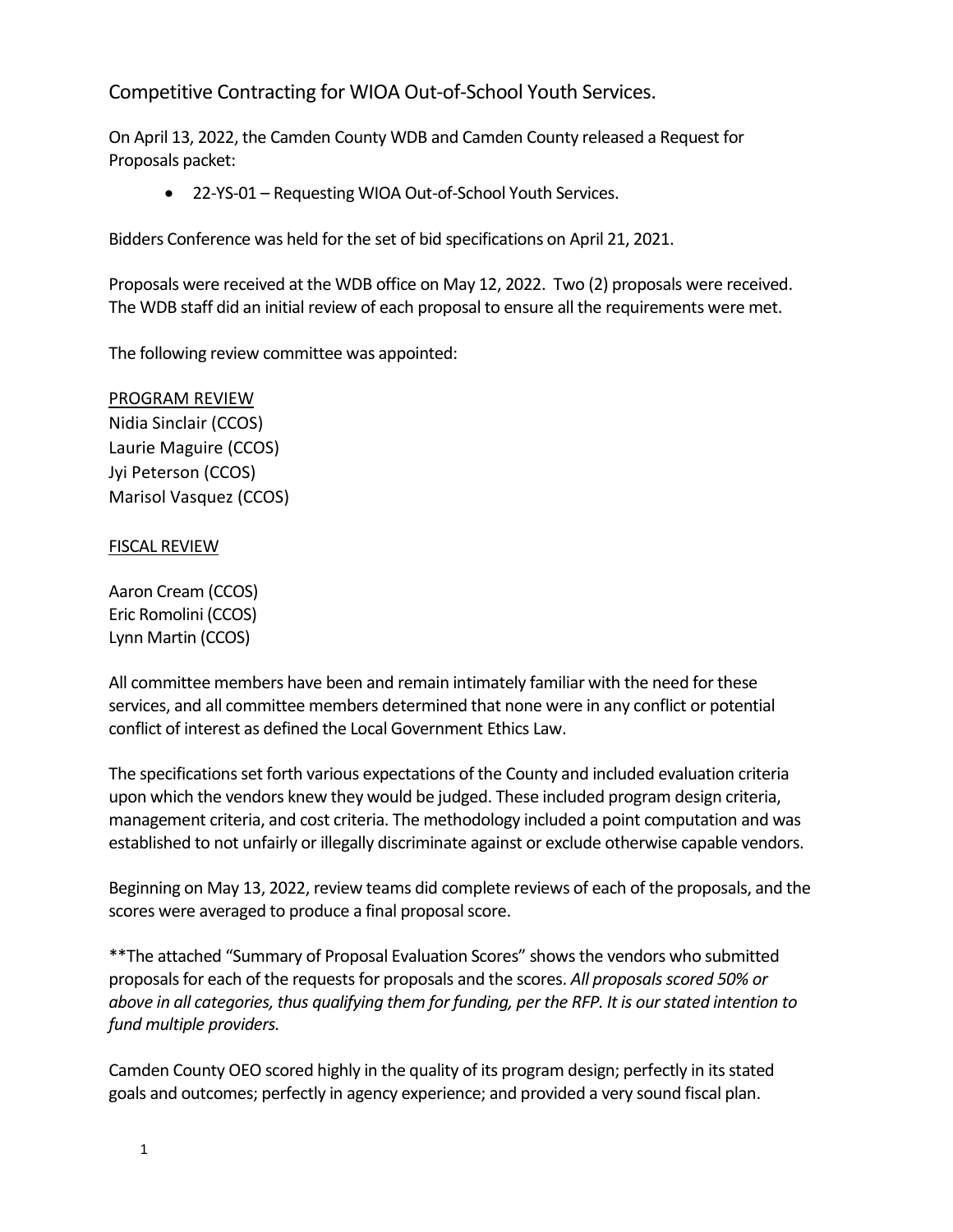The Work Group was also scored highly in the quality of its program design; perfectly in its stated goals and outcomes; very highly in agency experience; and provided an excellent fiscal plan.

We are therefore recommending the following contracts be awarded, contingent upon receipt of funds:

➢ Camden County OEO – To provide WIOA Out-of-School Youth services to 25 WIOA-eligible Youth.

Address: 538 Broadway, Camden, NJ 08103 Contract Dates: July 1, 2022 through June 30, 2023 Funding: \$162,500.00 WIOA funds Initial award: \$81,250.00 to provide services to 13 customers. Performance Benchmarks: per the RFP

➢ The Work Group – To provide WIOA Out-of-School Youth services to 54 WIOA-eligible Youth. Address: 3720 Marlton Pike, Pennsauken, NJ 08110 Contract Dates: July 1, 2022 through June 30, 2023 Funding: \$351,000.00 WIOA funds Initial award: \$175,500.00 to provide services to 27 customers. Performance Benchmarks: per the RFP

| YS-OEO                           | Max Available | <b>Total Score</b><br>#1 | <b>Total Score</b><br>#2 | Average Total<br>Score | % of Available |
|----------------------------------|---------------|--------------------------|--------------------------|------------------------|----------------|
| <b>Quality of Program Design</b> | 70            | 69                       | 68                       | 69                     | 99.00%         |
| <b>Goals and Outcomes</b>        | 20            | 20                       | 20                       | 20                     | 100.00%        |
| <b>Agency Experience</b>         | 20            | 19                       | 19                       | 19                     | 100.00%        |
| <b>Fiscal Plan</b>               | 15            | 14                       | 14                       | 14                     | 93.00%         |

## 22-YS-01: Summary of Proposal Evaluation Scores

| YS-The Work Group                | Max Available | <b>Total Score</b><br>#1 | <b>Total Score</b><br>#2 | Average Total<br>Score | % of Available |
|----------------------------------|---------------|--------------------------|--------------------------|------------------------|----------------|
| <b>Quality of Program Design</b> | 70            | 64                       | 64                       | 64                     | 91.00%         |
| <b>Goals and Outcomes</b>        | 20            | 19                       | 20                       | 20                     | 100.00%        |